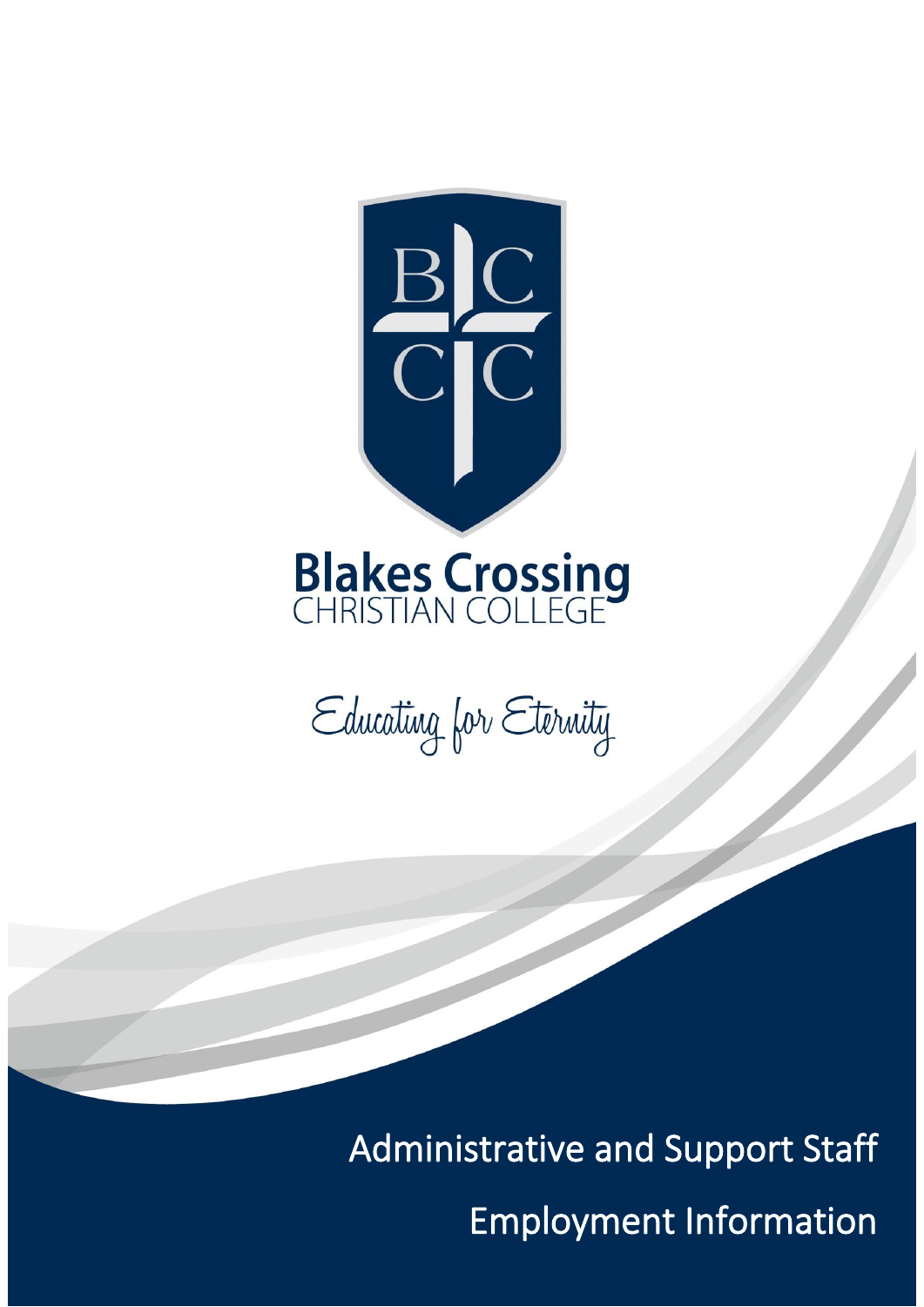

# Index

| 1. |  |  |  |  |
|----|--|--|--|--|
| 2. |  |  |  |  |
| 3. |  |  |  |  |
| 4. |  |  |  |  |
| 5. |  |  |  |  |
| 6. |  |  |  |  |
|    |  |  |  |  |
| 1. |  |  |  |  |
| 2. |  |  |  |  |
| 3. |  |  |  |  |
| 4. |  |  |  |  |
| 5. |  |  |  |  |
|    |  |  |  |  |
|    |  |  |  |  |
|    |  |  |  |  |
|    |  |  |  |  |
|    |  |  |  |  |
|    |  |  |  |  |
|    |  |  |  |  |
|    |  |  |  |  |
|    |  |  |  |  |
|    |  |  |  |  |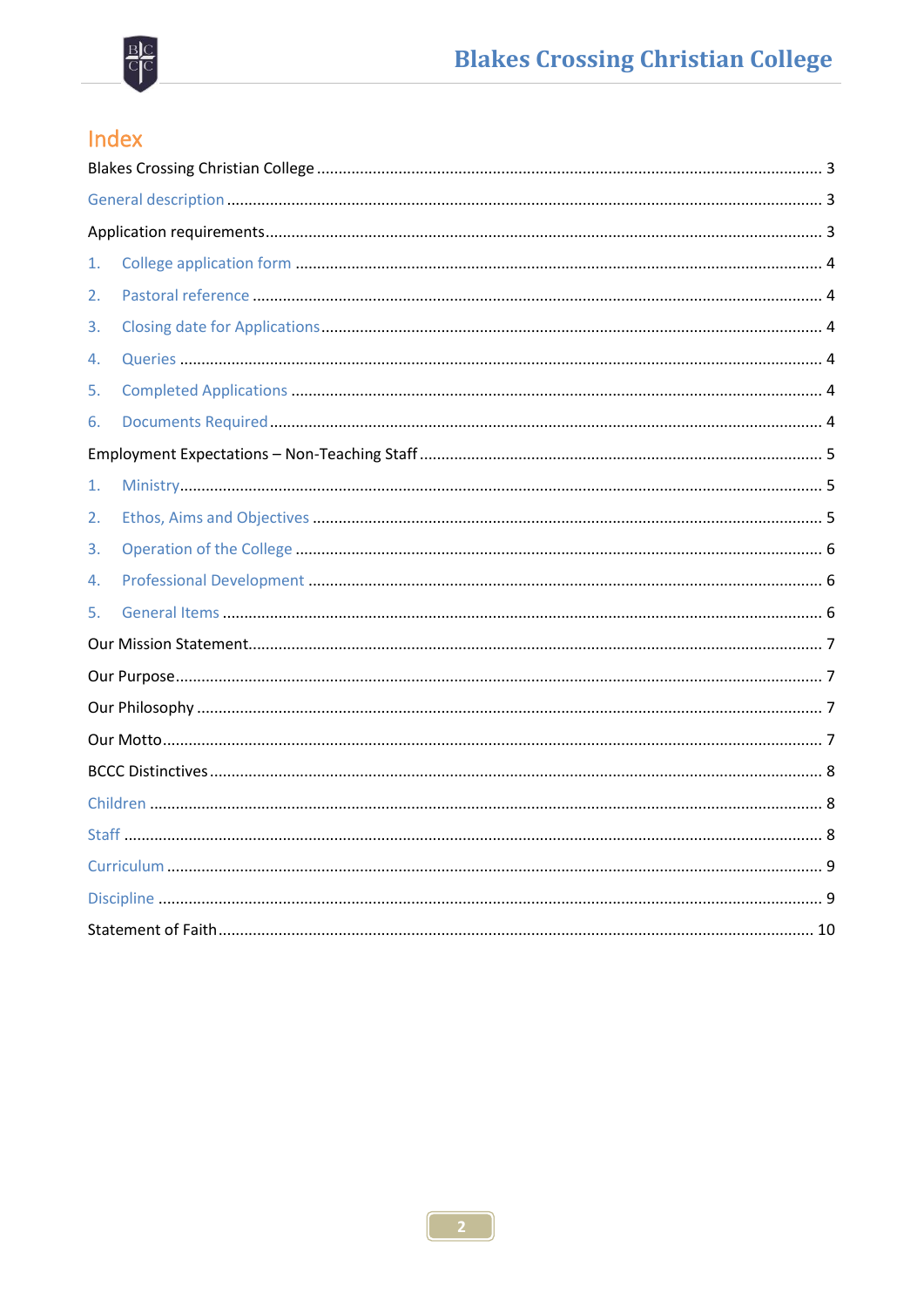

## Blakes Crossing Christian College

#### General description

Located in the City of Playford, SA, Blakes Crossing Christian College is the tenth school in the family of independent schools operated by Christian Community Ministries (CCM).

Blakes Crossing Christian College commenced in January 2014 with 6 students in Reception to Year 5. New year levels have been added each year. BCCC is a registered Reception to Year 12 school with the Education Standards Board of South Australia.

Blakes Crossing Christian College strives for academic excellence. College staff have extensive experience in meeting the needs of students whilst integrating them into the mainstream classroom.

We are truly blessed. Our staff are passionate and dedicated. Each one is a committed Christian with a calling to serve the children and families of the College. Our teachers and support staff are highly qualified in their particular fields of expertise and seek to offer a caring and safe learning environment for the children in our care.

We see each young person as unique and made in the image of God. Academic achievement is highly valued, but equally so are godly character development, spiritual maturity, responsible citizenship and opportunities for leadership. Our goal is to produce graduates who go out into the world with passion, skills, confidence and enthusiasm.

The College provides safe and engaging learning environments and an extensive and comprehensive learning program.

Our facilities will continue to be developed in order to meet the ever-growing needs of our students.

We are excited about what God is doing in the establishment of this school in the Blakeview area. We trust that you too will catch the vision.

At BCCC:

- All staff are committed Christians.
- Each student is loved and accepted.
- Students are encouraged to apply Biblical truth to their lives.
- We encourage integration of students with disabilities and special needs.
- Our curriculum is Christ centered and Biblically based.
- The school is a praying community.
- The school is a celebrating community.
- According to their God-given gifts and abilities, students are encouraged to:
	- o honour and develop their giftings
		- o be secure in their uniqueness
		- o succeed and excel
		- o learn and develop within the community
		- o serve others
		- o understand God's call on their lives.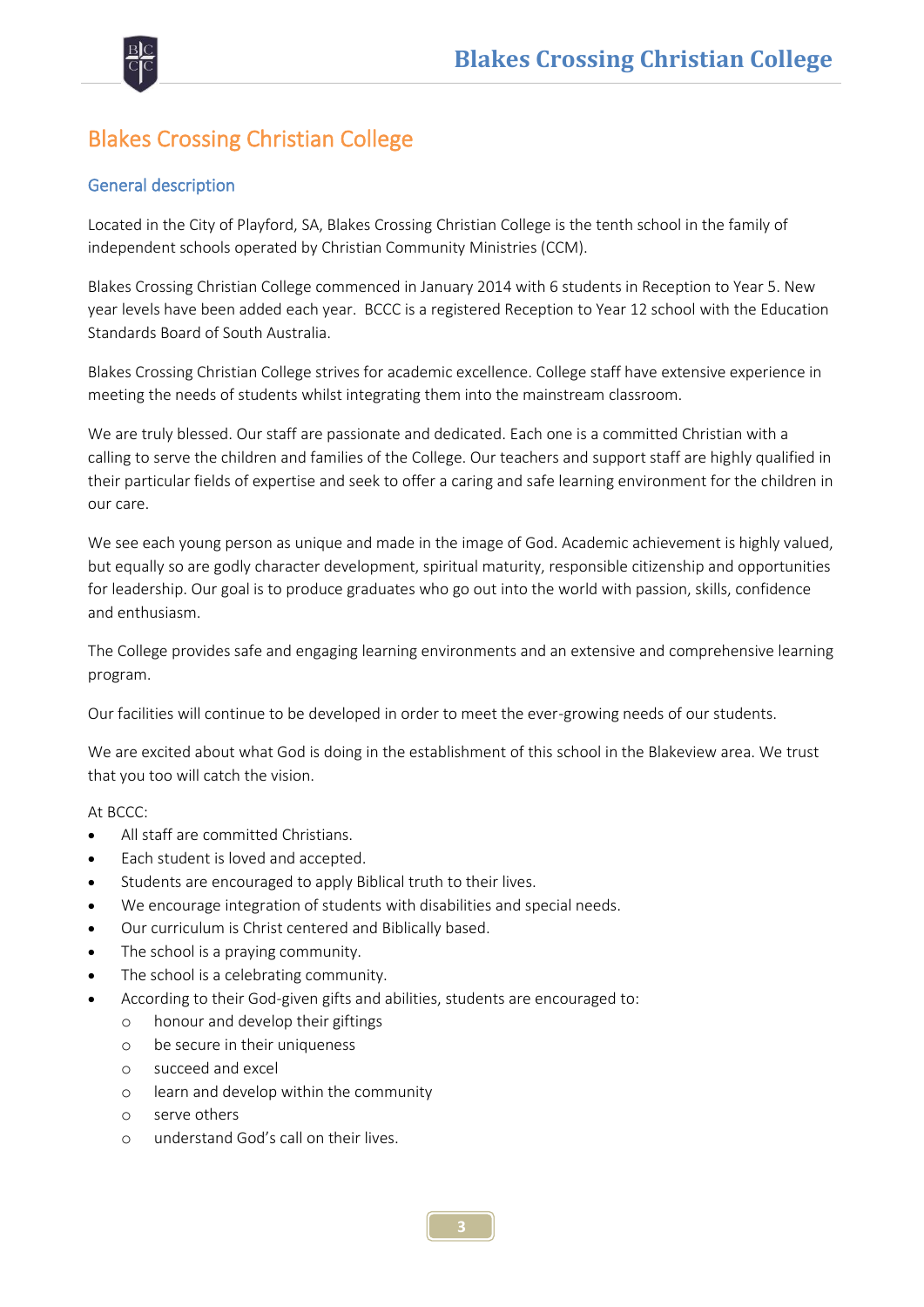

## Application requirements

#### 1. College application form

Thank you for taking the time to apply for this Administration/Support position. Please complete the Application for Employment Form and return it to the College. Please refer to the attached Position Description to understand the requirements of the role and application criteria. Please address these criteria when filling out the Application for Employment form.

#### 2. Pastoral reference

We ask that you also obtain a pastoral reference from your pastor or minister – please use the Pastor's/Minister's Reference Form (enclosed). This form needs also to be returned to the College with the application or your Pastor/Minister may like to post it directly to us.

#### 3. Closing date for Applications

Applications close at midnight on the date stipulated in the advertisement for this position.

#### 4. Queries

Any queries may be directed to the Administration Manager, Shona Mathieson. E: [hr@bccc.sa.edu.au](mailto:hr@bccc.sa.edu.au) P: 08-7180 5010

#### 5. Completed Applications

Completed applications can be posted to the address below. Alternatively, they can be emailed to [hr@bccc.sa.edu.au](mailto:hr@bccc.sa.edu.au)

The Principal Blakes Crossing Christian College PO Box 150 SMITHFIELD SA 5114

If you are posting your application, it should be printed single-sided and forwarded in an A4 envelope. Please do not submit your application in a presentation folder or plastic sleeve.

#### 6. Documents Required

#### The following documents are required to accompany your application.

PLEASE NOTE:

- All employees at Blakes Crossing Christian College are required to hold a current Working with Children or Department of Human Services check and be trained in Mandatory Notification and First Aid (a minimum of Basic Emergency Life Support (BELS) or equivalent).
- Please provide copies of each of these documents with your application. If you do not hold these, you will be required to obtain them before commencing should your application be successful.

CHECKLIST FOR COMPLETED APPLICATION (have you included the following?):

| Application Form                             | Pastor's/Minister's Reference                 | $\Box$ First Aid Certificate  |
|----------------------------------------------|-----------------------------------------------|-------------------------------|
| $\Box$ Resumé/CV                             | $\Box$ References detail                      | $\Box$ WWCC or DCSI clearance |
| $\Box$ RAN (Responding to Abuse and Neglect) | $\Box$ Transcripts of relevant qualifications |                               |
|                                              | $\mathbf{A}$                                  |                               |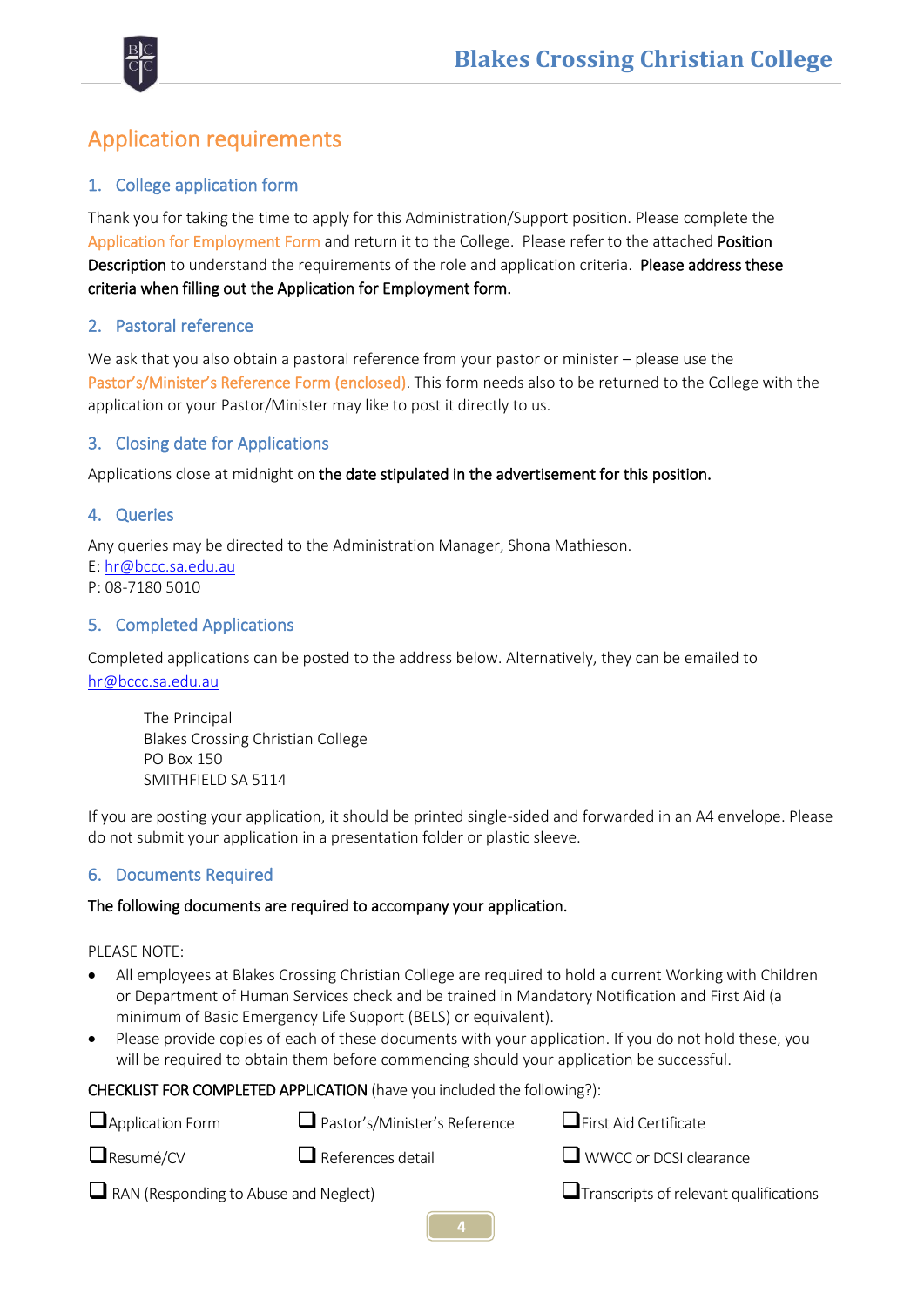

## Employment Expectations – Non-Teaching Staff

#### 1. Ministry

The task of bringing children up into maturity is a responsibility that God has given to parents (Deuteronomy 6:4 – 9 and Ephesians 6:1-4). In our complex and specialised world, this is a very onerous task.

God has given the church a gift of teaching and so it is entirely appropriate that the church assist parents by providing schooling (Ephesians 6:4) that will enable children to 'speak the truth in love' and 'to grow up unto Him, who is the Head, that is Christ' (Ephesians 4:15 NIV).

The College is a community of learning that has a three-fold responsibility:

- Equipping, developing and training students.
- Assisting them to grow in the knowledge and understanding of Jesus Christ.
- Helping them to learn to work together in unity.

Staff presence in the college should be as a result of a call from the Lord to exercise their God-given gifts in the context of the ministry of the College. Viewing the College as a ministry, staff will have servant hearts.

All staff members shall be active members of a Christian church.

Education is a demanding ministry which impacts on all staff both teaching and non-teaching staff. The only answer to such pressure is to be totally reliant upon God's strength.

It is the responsibility of each member of staff to:

- Exhibit character traits which honour the Lord.
- Be fervent in prayer.
- Faith-filled.
- Ready for service.
- Use teaching methods that reflect God's ways.
- Relate to others in unity.

#### 2. Ethos, Aims and Objectives

The ethos, aims and objectives of the College are based on:

- Acceptance of the Lordship of Christ.
- Acceptance of the Bible as the written Word of God.

The College aims to provide schooling of excellence that:

- Nurtures self-discipline in the student while teaching him or her to accept the discipline of the College, the church and to obey the laws of Government.
- Trains the student in the moral and ethical standards of the Bible.
- Develops the student's creative and critical abilities.
- Stresses cooperation rather than competition.
- Encourages the development of the students' gifts, skills and abilities for the service of the Kingdom and the world.

The College adheres to the Creationist model as the basis of its teaching program.

Each member of staff shall be aware of and in agreement with:

| The College Mission Statement | The College Purpose Statement  |
|-------------------------------|--------------------------------|
| The College Distinctives      | The College Statement of Faith |

All staff members are required to teach in a way that is consistent with the policies of the College.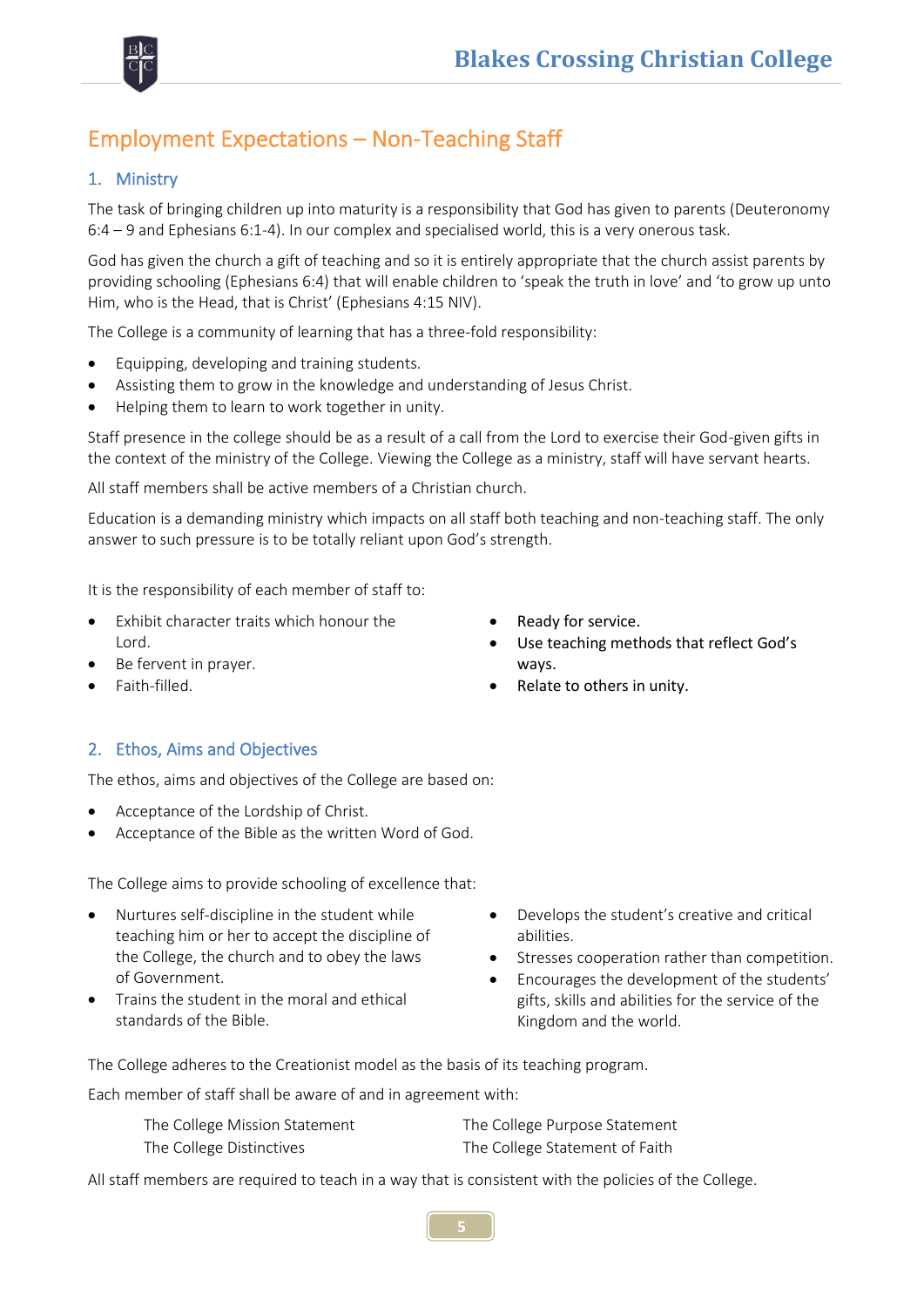#### 3. Operation of the College

The CCM Board is responsible for the general oversight of operations and the determination of broad policies. It is the body legally responsible for the College's activities.

Day-to-day responsibility of the College is delegated to the Principal who has the responsibility of interpreting the aims and objectives consistent with the ethos of the College.

You will:

- Be supportive in respect of these matters.
- Set an example of personal conduct and attitude consistent with the ethos of the College.
- Carry out the implementation of the curriculum and College's programs responsibly.

#### 4. Professional Development

All staff shall participate in the Professional Development program of the College, which may include an annual retreat, and other conferences and workshops as deemed appropriate by the Principal and Leadership Team. You will be encouraged to undertake other professional development opportunities as determined through the Performance Management and Development program.

#### 5. General Items

Your employment will be subject to the provisions of the College's Enterprise Agreement.

The College grants long service leave and sick/special leave in accordance with the appropriate legislation. Applications for long service leave shall be made eighteen months in advance of the date required and shall be for a whole term.

Superannuation is also available.

Sick leave/compassionate leave may be taken on full pay, part pay or without pay by application and subject to the discretion of the Principal. Realistic limits are expected.

You will be expected to apply yourself exclusively to College work and not engage in any other employment without express permission in writing to the Principal.

The College reserves the right to make changes to the conditions of your employment in line with:

- the provisions of the Award
- the needs of the College
- the counsel of the Board, Leadership and the Principal.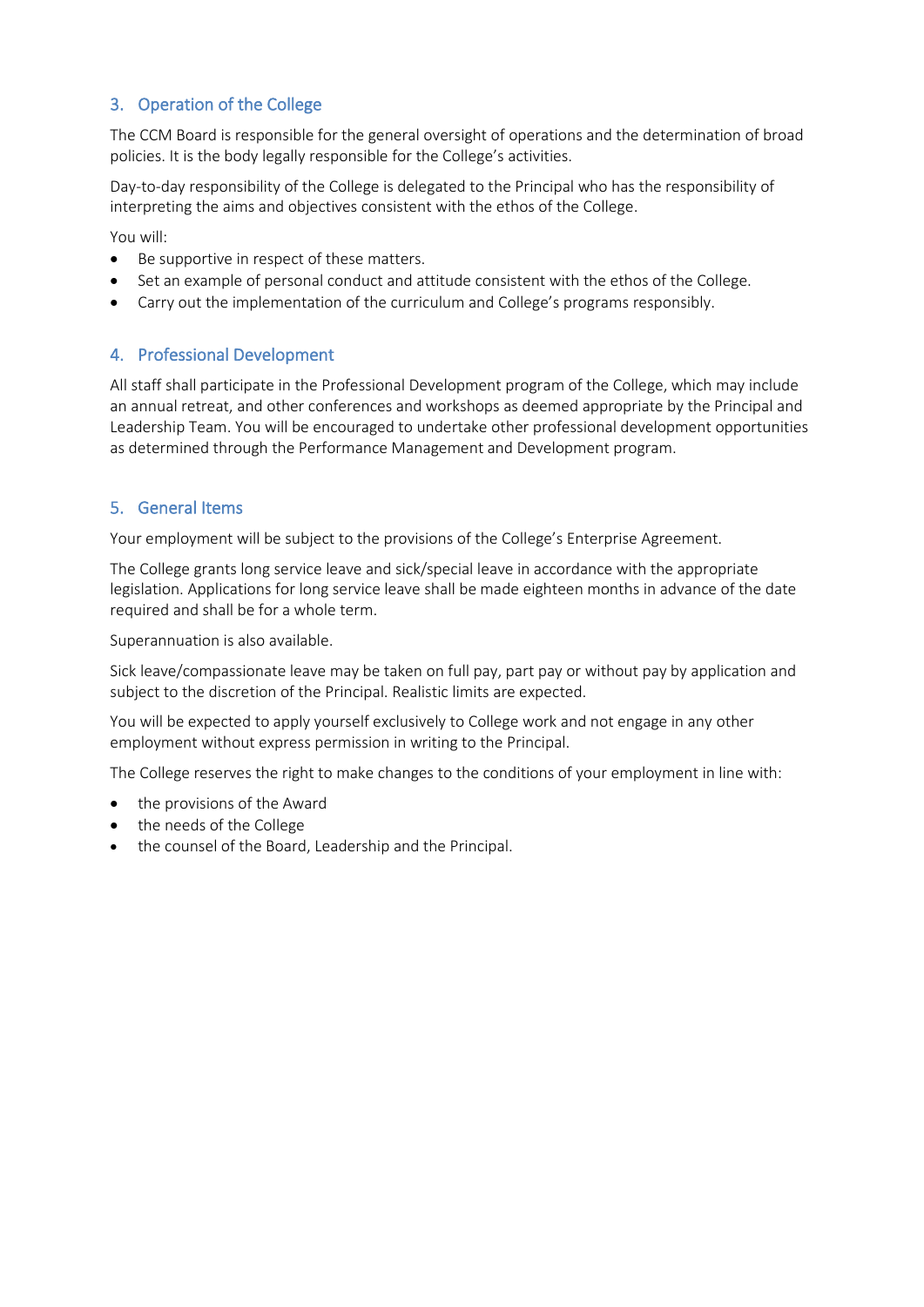



### Our Mission Statement

Blakes Crossing Christian College aspires to be a vibrant Christ-centred learning community where students will develop a passion for lifelong learning that values creativity, excellence, resilience and faith.

The goal of Blakes Crossing Christian College is to give every student a positive, exciting and solid foundation through the provision of care and understanding in an environment of quality education.

We believe that this combination will develop a sense of belonging, security and engagement in school which will provide students with an excellent launch pad for life.

### Our Purpose

In the Bible, in the book of John (chapter 10, verse 10), Jesus said his purpose was to give people a rich and satisfying life.

"…but I came to give life - life in all its fullness."

*John 10:10*

Similarly, Blakes Crossing Christian College desires to equip children so that they can enjoy a life full of promise, purpose and hope. We want to shape young men and women of character, who are eager to meet life's challenges using their God given gifts and talents.

We will do this by:

- setting high academic and social standards
- providing quality independent schooling within a Christian atmosphere of love, respect, peace and discipline
- establishing positive teacher-student working relationships
- valuing student ability and personal effort.

### Our Philosophy

Education is a lifelong process of teaching and learning which leads to the spiritual, intellectual, physical, social, ethical and emotional development of an individual. The ministry of the College is the provision of schooling where this happens.

### Our Motto

Educating for Eternity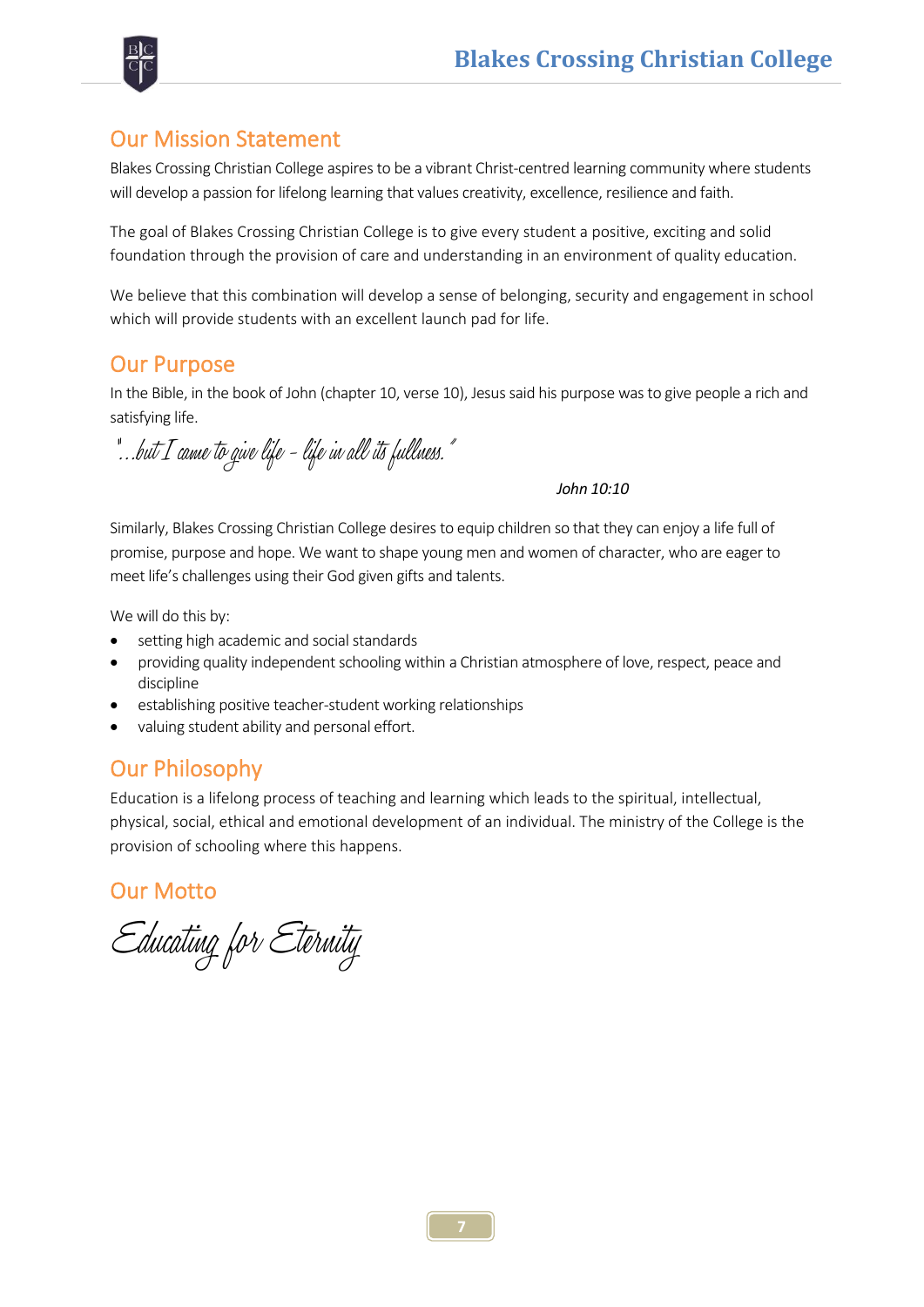

## BCCC Distinctives

#### Children

Our children are made uniquely in God's image. They are of great worth to God. Ultimately we seek to help build a child's character and in doing so we help children to develop the following character traits, outlined by Cloud and Townsend (1999) in their book '*Raising Great Kids – A Comprehensive guide to Parenting with Grace and Truth*'.

- Connectedness: Attachment to God and others is the source of all good things. Children need to learn to need, trust, depend, and have empathy for others.
- Responsibility: Often children start school believing their life is the problem of others. By the time they enter school they need to be taking increased ownership over their own life, including the responsibility for their choices. This helps them to gradually experience greater degrees of freedom and self-control.
- Reality: The ability to deal with the real world. For example, that others have rights and that people will sometimes let others down, be unfaithful, cause hurt, etc.
- Competence: Children need to develop God given gifts and talents, plus develop in all areas including everyday matters, such as decision making, judgement, and work ethics.
- Morality/Conscience: Children need to develop an internal sense of right and wrong.
- Worship: Children need to learn that God loves them and is in charge of life. They also need to learn to seek their own personal relationship with God.

We value the contribution children can make to the teaching and learning process. Children are not empty vessels waiting to be filled, but have already formed concepts and skills through their early years. Children are responsible for and have ownership of their actions. We encourage all students to think about all aspects of their development and speak with teachers about their progress.

The care and safety of children at the College is fundamental to our ministry.

#### **Staff**

All members of the staff have an important contribution to make towards the ministry of the College. Everyone has a responsibility to ensure the safety and wellbeing of the students and to ensure that all students have the right to learn in a safe and fair environment. All staff must meet the requirements of government sponsored initiatives in terms of child safety. While staff members have the right to work in a safe and fair environment, staff are also responsible for their actions.

The development of staff in terms of their vocation is an important component of the care the College has for its staff.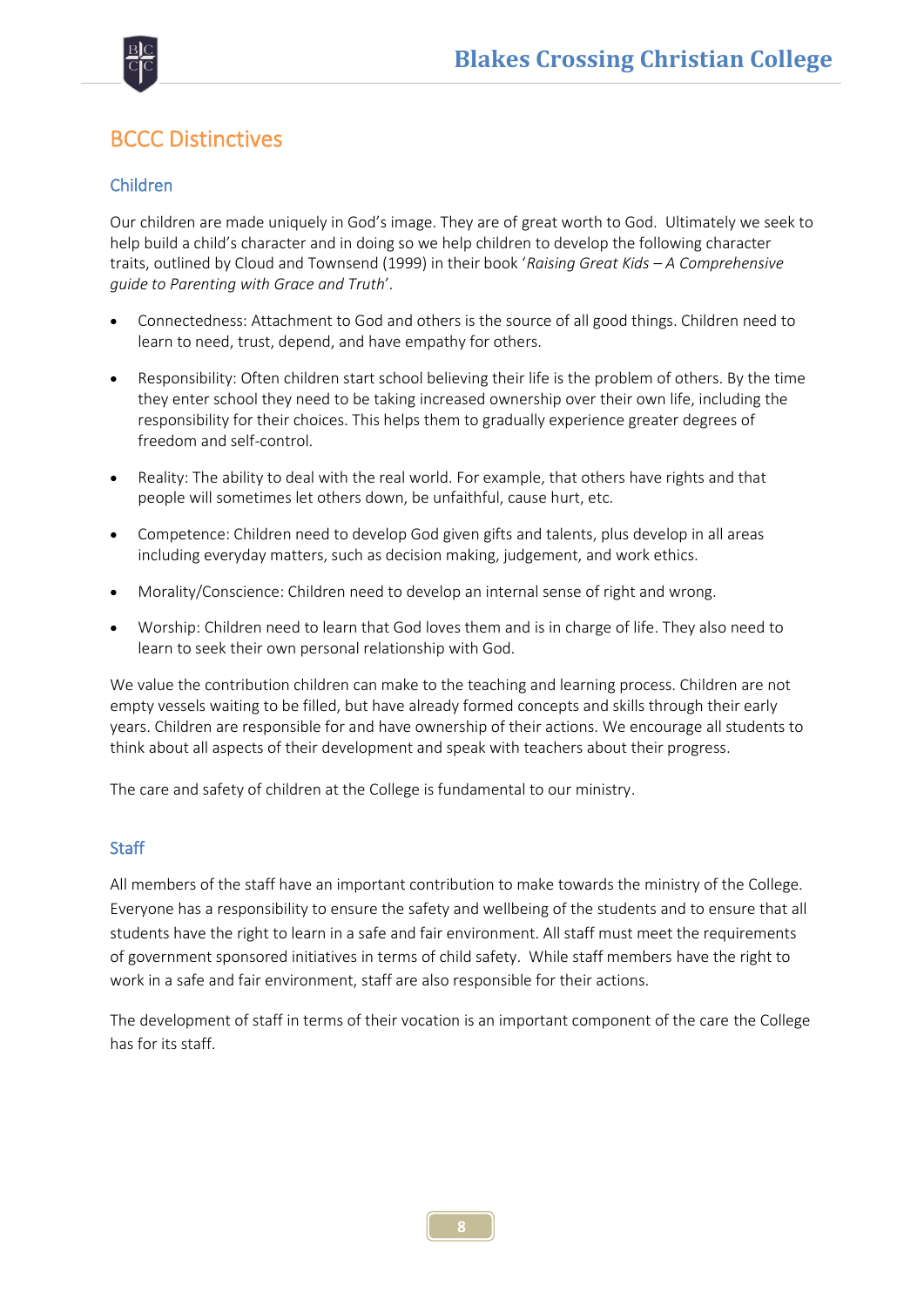



All permanent staff members need to be Christians who are:

- For the children/students.
- Supportive and willing to conduct themselves (work and personal life) according to aspirations and teachings of the College.
- Collegial in approach, competent in their vocation and committed to self-improvement, including the appraisal process.
- Service orientated, willing to personalise/own and build the reputation/brand name of the College.
- Fruitful, efficiency minded, good stewards of College time/money/assets.

#### **Curriculum**

Curriculum includes both the formal curriculum and the informal or hidden curriculum, that is, the entire learning environment. It should be negotiable within the constraints of national and state requirements and needs to be continually under review to ensure it is serving the needs of the children.

The formal curriculum should be permeated with the skills and processes that develop literacy, numeracy, life-skills, and critical thinking. The curriculum at the College should promote a Christian worldview and a desire in our students and staff to be life-long learners.

#### **Discipline**

The development of discipline (self-control and personal responsibility to respect and uphold the rights of others) is a crucial aspect of character development. The teaching and learning process involved in discipline needs to emphasise and provide suitable challenges, initiatives and models for students to follow. Discipline is in fact liberating. It increases positive learning opportunities, enhances co-operative and individual learning, and creates a safe, orderly, caring and supportive school environment. It is important that families and teachers support each other and thereby support students in the process.

#### Core Principles:

- Students are responsible for their behaviour: some need help to accept this reality.
- The development of a system of rights, responsibilities and logical consequences for responsible and irresponsible behaviour in an atmosphere of love, hope, joy, compassion, empathy and faith.
- The fostering of negotiable consequences, where appropriate, between students, staff and families.
- The understanding of non-negotiable consequences where required.
- The integration of social responsibilities taught across the curriculum and modelled by staff.
- The establishing, developing and managing of environments and routines in which students learn to respect rights and fulfil responsibilities.
- Systems that aspire to provide life-long models that solve problems, rather than promote aggression and violence as solutions to behavioural difficulties and personal conflict.